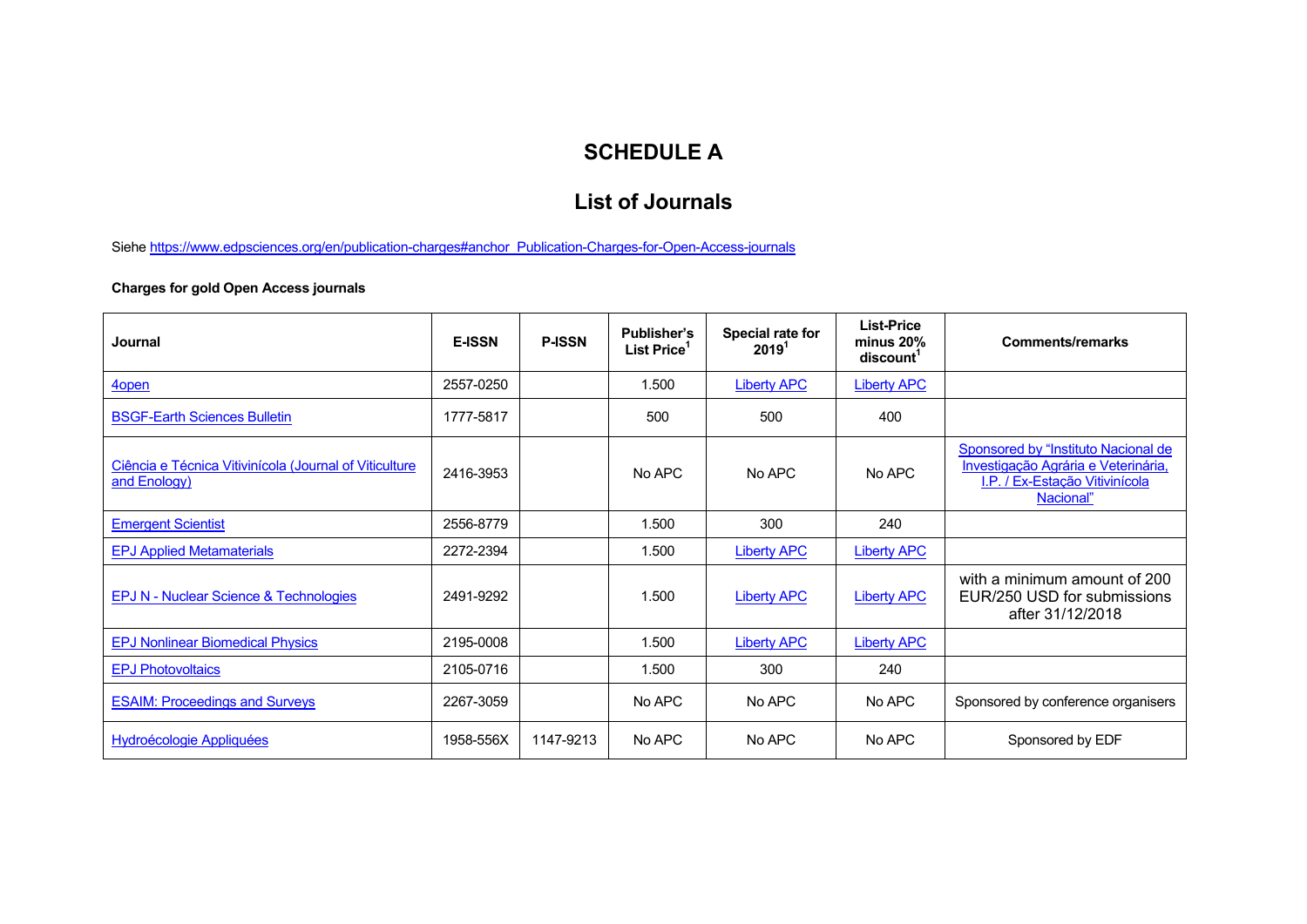| International Journal of Metrology and Quality<br>Engineering                            | 2107-6847 | 2107-6839 | 1.500  | 300                | 240                |                                                                                                                                                                                                                                                                                          |
|------------------------------------------------------------------------------------------|-----------|-----------|--------|--------------------|--------------------|------------------------------------------------------------------------------------------------------------------------------------------------------------------------------------------------------------------------------------------------------------------------------------------|
| International Journal for Simulation and<br><b>Multidisciplinary Design Optimization</b> | 1779-6288 |           | 1.500  | <b>Liberty APC</b> | <b>Liberty APC</b> |                                                                                                                                                                                                                                                                                          |
| Journal of Dentofacial Anomalies and Orthodontics<br>(JDAO)                              | 2110-5715 |           | No APC | No APC             | No APC             | Translation of Revue d'Orthopédie<br>Dento-faciale belonging to<br>"Association de la Revue<br>d'Orthopédie Dento-faciale"                                                                                                                                                               |
| Journal of Space Weather and Space Climate                                               | 2115-7251 |           | 1.500  | 900                | 720                |                                                                                                                                                                                                                                                                                          |
| Knowledge and Management of Aquatic<br><b>Ecosystems</b>                                 |           | 1961-9502 | No APC | No APC             | No APC             | <b>Sponsored by ONEMA</b>                                                                                                                                                                                                                                                                |
| <b>Manufacturing Review</b>                                                              | 2265-4224 |           | 1.500  | <b>Liberty APC</b> | <b>Liberty APC</b> |                                                                                                                                                                                                                                                                                          |
| <b>OCL - Oilseeds and Fats, Crops and Lipids</b>                                         | 2257-6614 | 2272-6977 | No APC | No APC             | No APC             | Sponsored by Terres Inovia, Cirad,<br>FNCG, Iterg, Terres Univia and SFEL                                                                                                                                                                                                                |
| Oil & Gas Science and Technology                                                         | 1953-8189 |           | No APC | No APC             | No APC             | Sponsored by <b>IFPEN</b>                                                                                                                                                                                                                                                                |
| <b>Parasite</b>                                                                          | 1776-1042 |           | 1.500  | 900                | 720                |                                                                                                                                                                                                                                                                                          |
| <b>Regenerative Medicine Research</b>                                                    | 2050-490X |           | 1.500  | <b>Liberty APC</b> | <b>Liberty APC</b> |                                                                                                                                                                                                                                                                                          |
| <b>Renewable Energy and Environmental</b><br>Sustainability                              | 2493-9439 |           | 1.500  | 500                | 400                | <b>Members of World Renewable</b><br><b>Energy Network are eligible to</b><br>receive a discount on APCs. The<br>APC amount for these members is<br>120 € for an accepted article.<br>For further information please contact<br>our services: editor-rees@energy-<br>sustainability.org. |
| Sicot-J                                                                                  | 2426-8887 |           | 1.500  | <b>Liberty APC</b> | <b>Liberty APC</b> | with a minimum amount of 200<br>EUR/250 USD for submissions<br>after 31/12/2018                                                                                                                                                                                                          |
| <b>Sustainable Buildings</b>                                                             | 2492-6035 |           | 1.500  | <b>Liberty APC</b> | <b>Liberty APC</b> |                                                                                                                                                                                                                                                                                          |

**1** prices in € without VAT